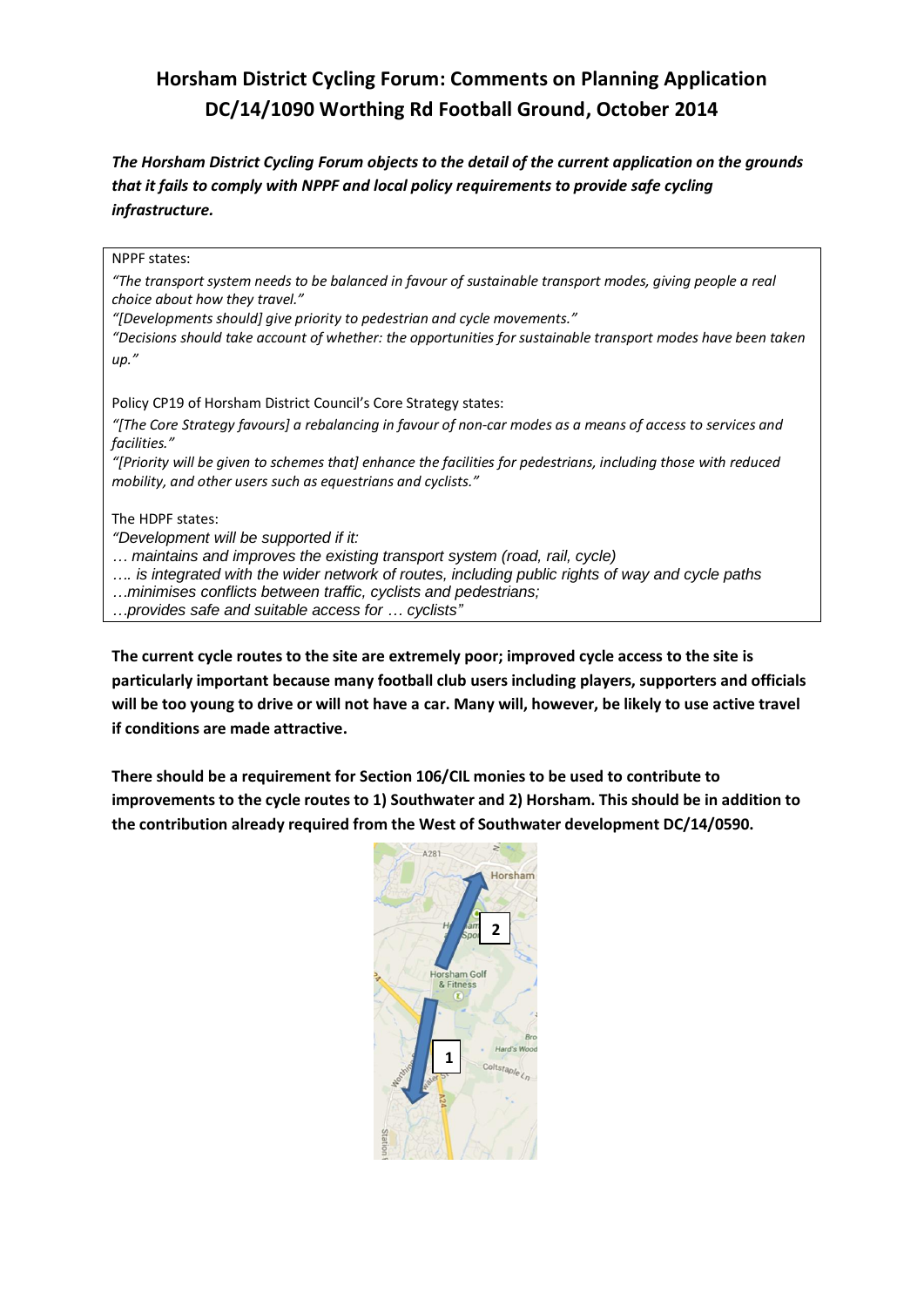## **1) Cycle Access to Southwater**

Southwater is a growing settlement and is closer to the site than many parts of Horsham, so a significant and increasing number of trips will potentially come from Southwater.

## **Hop Oast roundabout is highly dangerous to cyclists:**

Currently the only way to cycle to the site from Southwater is via Hop Oast roundabout (shown in black on map below). This roundabout is so dangerous that almost all cyclists avoid it: 2012 Traffic Census data show just 38 cycles per day on the Worthing Rd south of the roundabout at ID946546 and 17 cycles per day on the A24 to the north at ID56247). Even this overstates the number of people riding across the roundabout itself as many dismount and cross the A24 as pedestrians on an unsatisfactory and unmarked crossing.

**Despite the tiny number of cyclists braving the roundabout, PIA data from March 2009 to February 2014 show that there is a shockingly high injury rate to cyclists. Cyclists were injured in 22% of the total recorded collisions (7 out of 32). Cyclists account for roughly 0.1% of traffic here but make up 33% of all serious injuries/fatalities (2 out of 6). In all cases where a cyclist was injured, the motorist was at fault.**

The ideal solution is a bridge over the A24 which would be in line with Government policy to reduce severance on major roads. Preliminary cost estimates for this were £1.27m. If sufficient funding is not currently available for a bridge, **it is straightforward to create a safe and largely off-road cycle route that entirely avoids Hop Oast.** This route is indicted on the map below (further detail is available in the earlier HDCF document '*Southwater-Horsham Cycle Link –Shorter, Safer and More Attractive*' ).



**The northern part of the route (shown in blue on the map below**) has two sections both of which will make valuable improvements for cycling:

**Section 1:** is on the desire line for cyclists going between Southwater and the football club as it is the most direct route. It follows an existing footpath (FP1666) and BOAT (1668) through the golf club and can be upgraded (ideally with a sealed all-weather surface) at little cost. Although cycling on the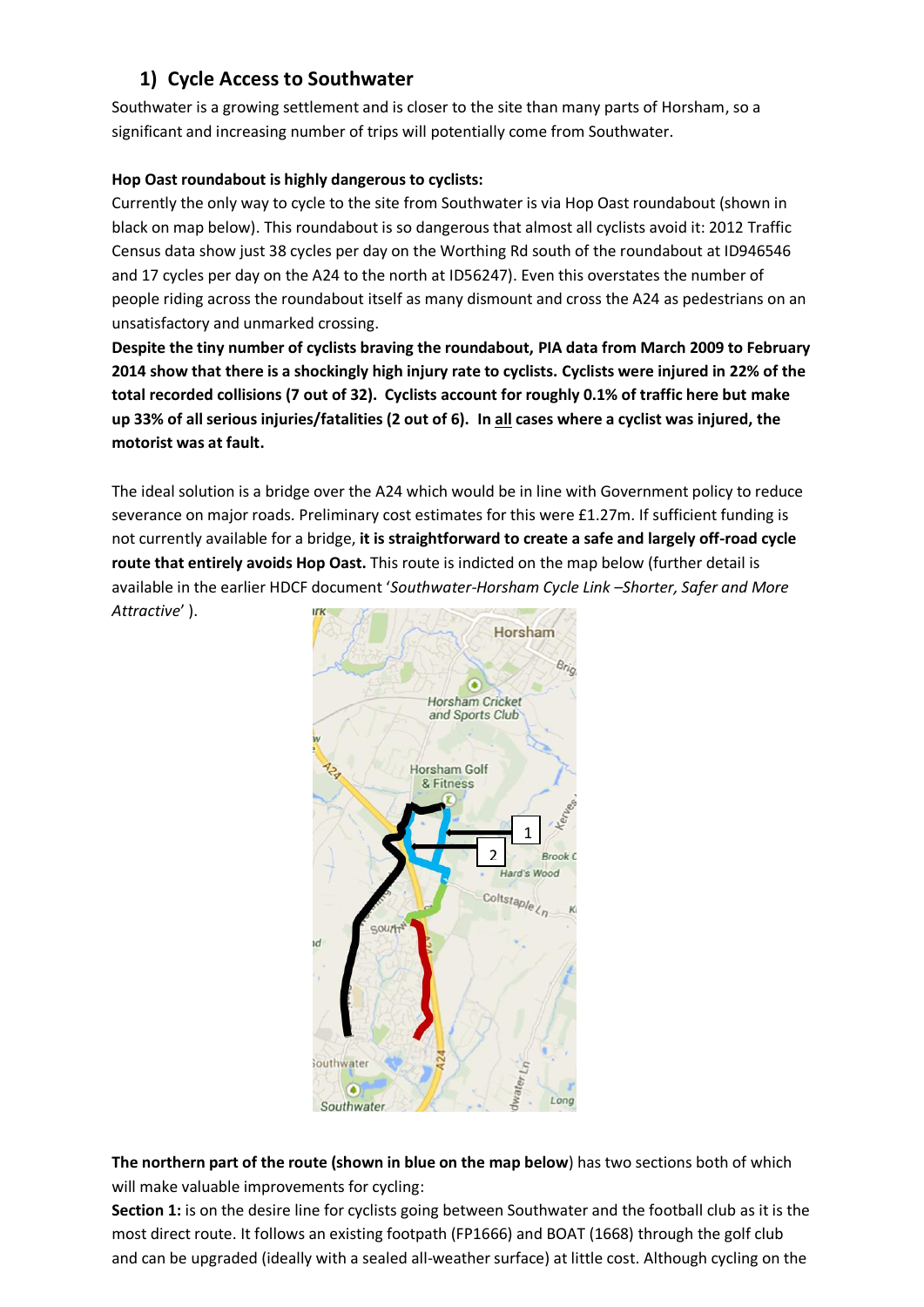footpath could be enabled via a permissive path agreement, changing the status of the footpath to a bridle path is preferable because this will ensure a permanent cycling right of way. Preliminary talks have been held between Neil Burke (Horsham Golf and Fitness), Jon Perks (WSCC PRoW) and Horsham District Cycle Forum.

**Section 2** follows the existing footway alongside the road before linking with the BOAT. There is space available to upgrade the footway for shared use in line with the standards in LTN1/12. We welcome WSCC's undertaking to seek a contribution from the developer of DC/14/0590 to achieve this as it is the most direct route between Horsham and Southwater. However, Section 1 is the more direct route to the proposed football club, so it should be upgraded as a condition of planning permission for the current application.

NB Upgrading existing paths to permit cycling is in line with advice from the Decision Notice for DC/09/0746 from when the golf course was created (details attached). WSCC undertook some preliminary investigations when the golf course was created.

**The middle part of the route is along Southwater St and Coltstaple Lane (shown in green on map below)** which are relatively quiet roads although they are busy at rush hour with some motorists travelling at excessive speeds and there is a tight bend. Apparently there has been a serious accident to a pedestrian along this road. There should be some traffic calming, perhaps including carriageway narrowing on Coltstaple Lane, and a cycle lane on the flyover.

**The southern part of this route follows part of the Southwater 'Red Routes' (shown in red on map below)** which are in Parish council ownership and are built to a generally high standard. They need fairly minor improvements including signage, removal of some overly restrictive barriers and improvement where the path meets Southwater Street to make it both more legible and safer. Preliminary talks have been held between Southwater Parish council and Horsham District Cycling Forum: the parish council are interested in improving cycle access to the Red Routes, but funding and project management will need to be arranged.

## **Legibility**

Since the route deviates significantly from the main Worthing Road, it is essential that it is clearly legible with good signage at key points and smooth transitions between the road and the off-road paths. It would be helpful to have signs that indicate that the route avoids the A24 and that show distance as well as destination to make it clear that cyclists are not being sent on a long detour.

## **2) Cycle Access to Horsham**

## **Worthing Rd is highly dangerous to cyclists**

Currently the only way to cycle to the site from Horsham is via the Worthing Rd (shown in black on map below).

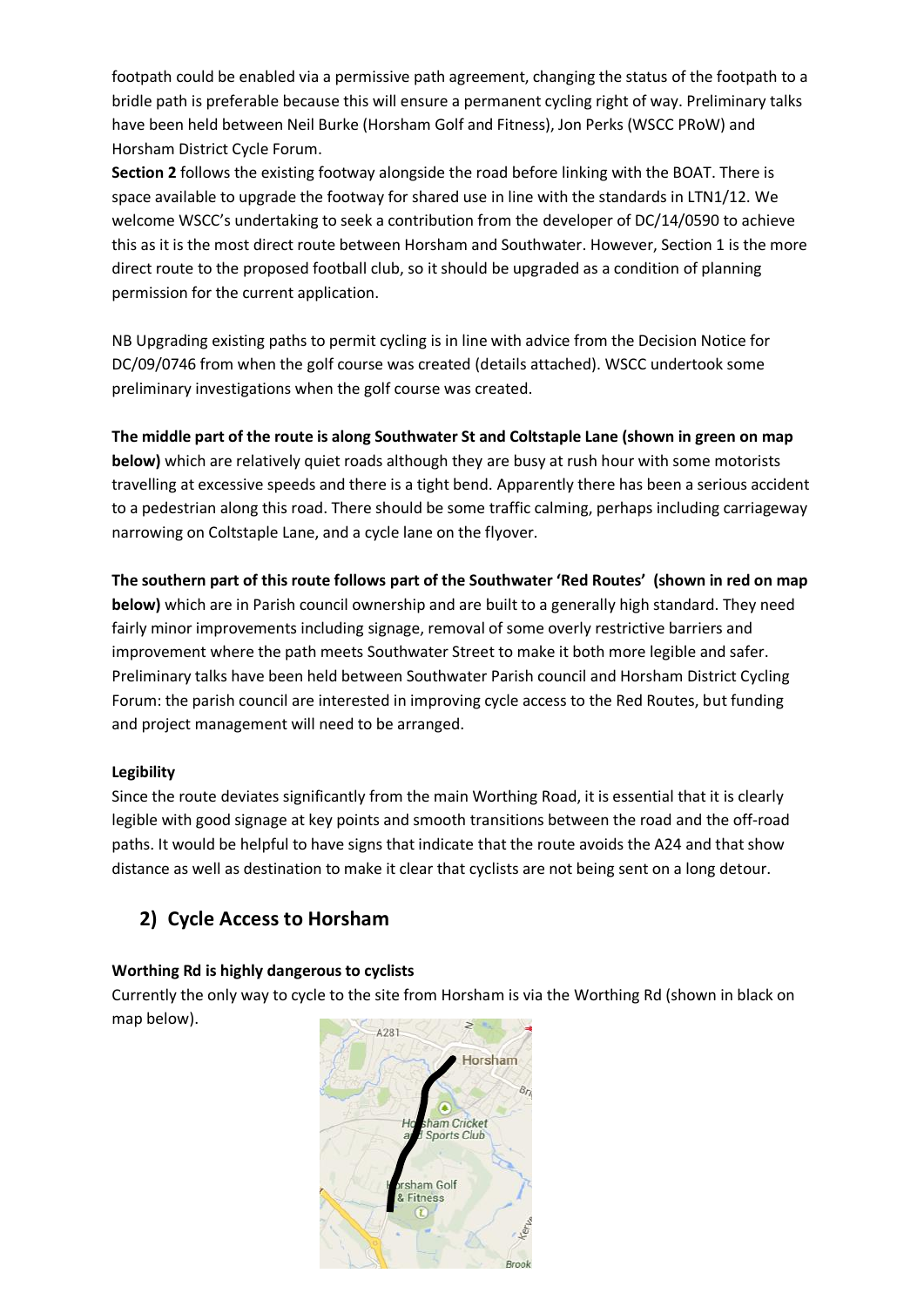The road is busy (11,000+ vehicles per day, forecast to rise to 14,000+ following the West of Southwater development), narrow and fast. There are many large vehicles including frequent buses and the junctions, particularly at the Boar's Head, are hazardous. Many cyclists avoid riding along here because it is dangerous and unpleasant: the WSP report for DC/14/0590 confirms that this section of road has a "high level of fear and intimidation" and "poor cyclist amenity". The PIA data from March 2009 to February 2014 show that there were 12 accidents with 17 casualties including 7 seriously injured. **Despite the low level of cycling, 2 out of the total of 7 serious injuries were to cyclists.**

The Denne Rd estate access road would provide a direct and nearly traffic-free alternative route and it has been used by cyclists in the past. Although permission to use this route currently looks unlikely, any future opportunity to do this should be investigated. Similarly, it may be possible to obtain access across to Pedlar's Way which passes close to the rear of the site. This latter option would, of course, have limited use during the football season as it would only be practical in dry, daylight conditions.

In the absence of a viable off-road route, measures need to be taken to improve safety for cyclists (and pedestrians, motor cyclists equestrians and car drivers) along Worthing Road. This is an important link between Horsham and nearby Southwater and should be, but isn't, safe for cycling. Measures could include extending the 30mph limit southwards, widening the highway to increase the width of the footways for shared-use, signalisation of the Boar's Head junction, changes to the road markings to calm traffic and provide safer space for cycling, a visual 'gateway' to the 30mph limit, increased speed limit enforcement and even restrictions on two-way motorised throughtraffic. Solving the safety issues here is not trivial but it has an importance beyond this planning application alone.

### **Junction of the site with Worthing Rd**

Traffic here is fast (40mph speed limit) and heavy with many vehicles turning in and out of the three closely-spaced junctions on Worthing Road. There are significant numbers of buses and HGVs, which are especially dangerous to cyclists and other vulnerable road users. The uncontrolled junctions at Tower Hill and Salisbury Rd along this road have poor safety records, especially for cyclists, so it is expected that a busy uncontrolled junction here will also be hazardous.

Despite this, there do not appear to be any proposals to change the layout of the site entrance onto Worthing Road to make it safer for cyclists or pedestrians, for example: signalising the exit; using the more southerly exit which can be more easily signalised; providing formal cycle and pedestrian crossings; lowering the speed limit, changing road markings and speed enforcement.

**Aerial view of the three junctions:**

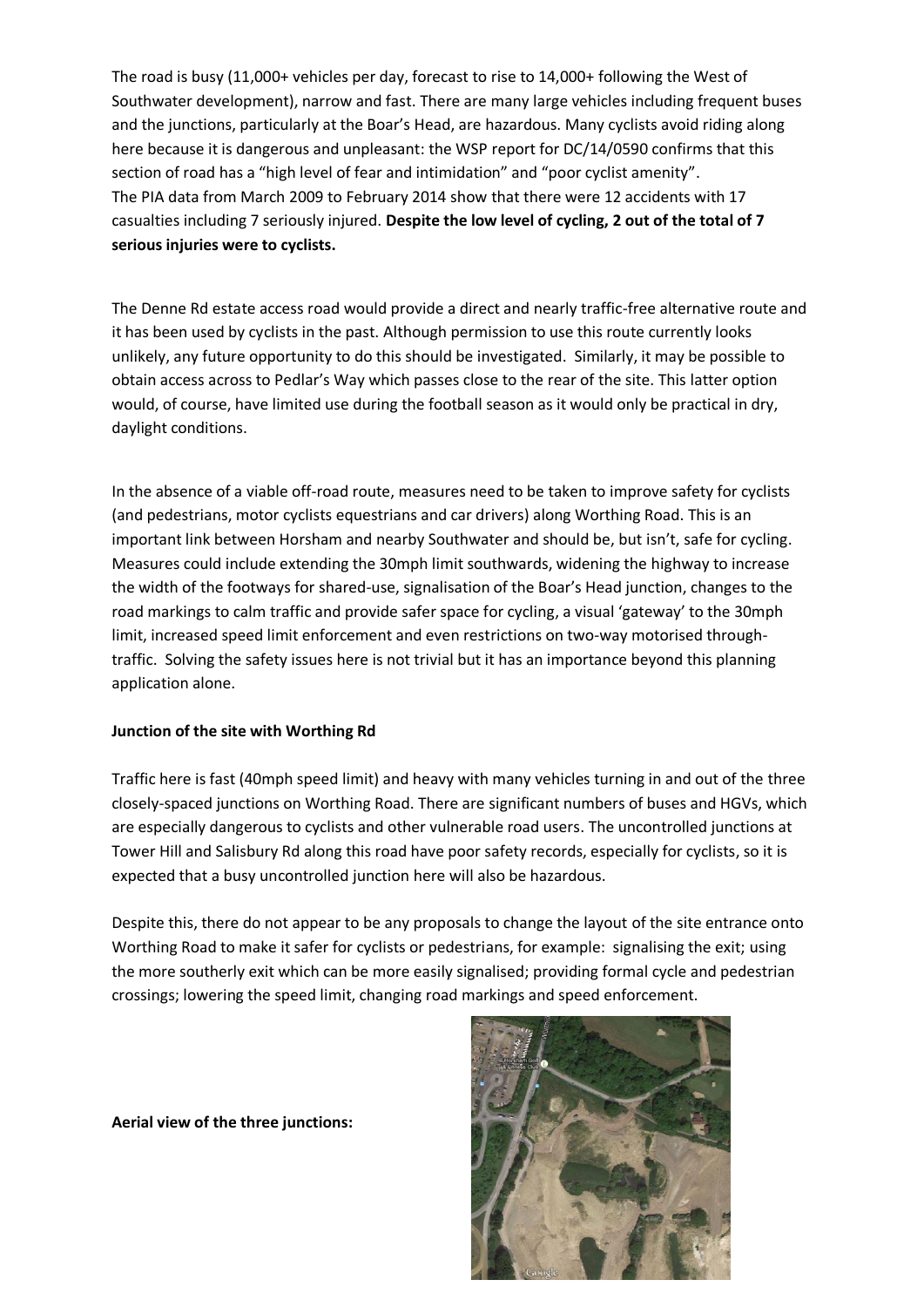**Site entrance off Worthing Rd. Heavy 40mph traffic here:**



**Signalised junction for the Park and Ride –a fast two lane approach from both directions. It is hazardous for cyclists and lacks any specific cycling infrastructure.**

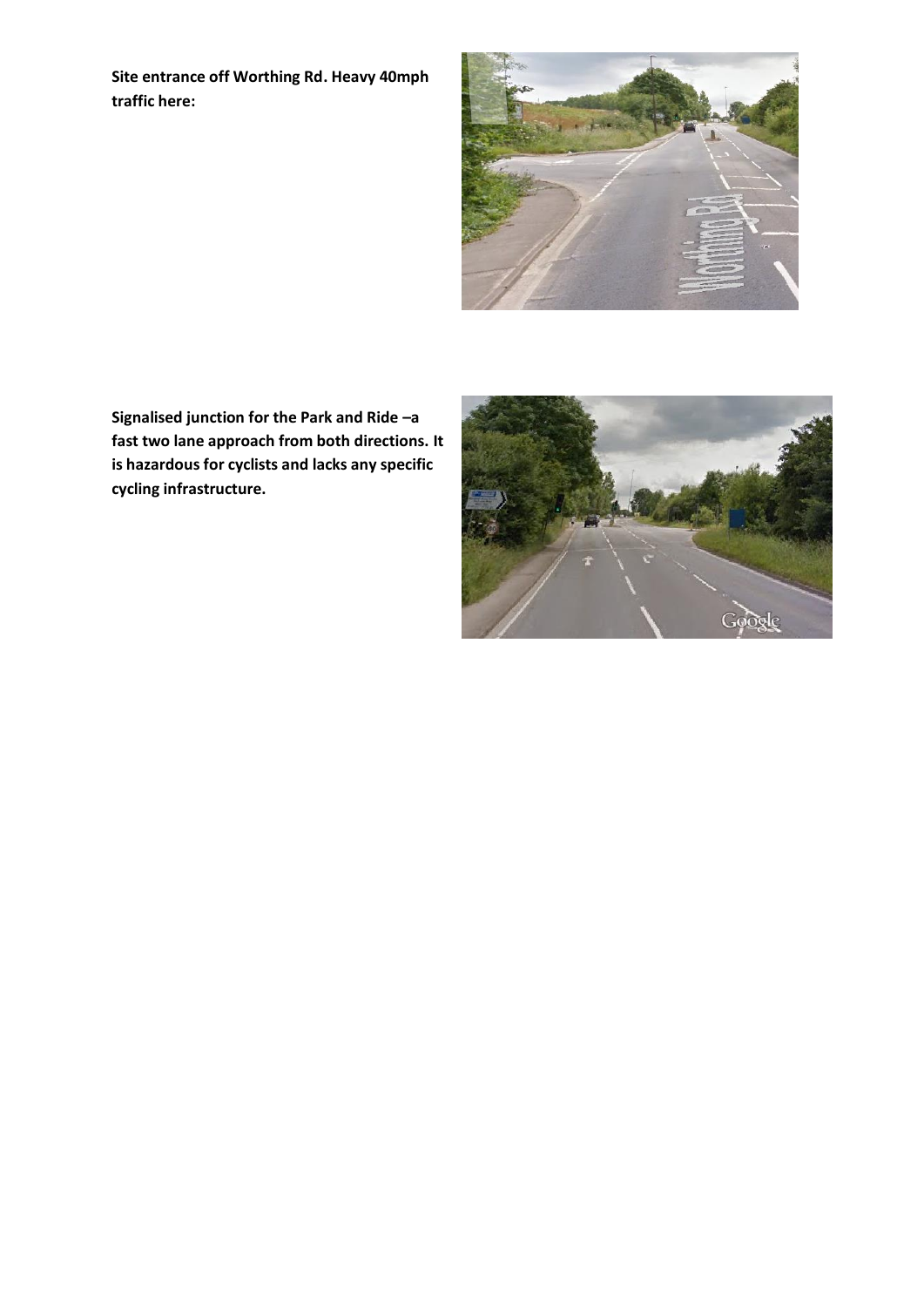### **Notes on Previous History Regarding Cycle Routes Through the Golf Course**

#### **From decision notice for DC09/0746:**

Note to Applicant

The applicant is advised to contact the Local Planning Authority and the County Cycling Officer at

West Sussex County Council, Simone Makepeace on 01243 777516 e-mail simone.makepeace@westsussex.gov.uk to explore the potential for cycle within the site to link to

existing public rights of way.

### <http://62.189.105.75/NorthgatePublicDocs/00031569.pdf>

It was resolved that the application DC/09/0746 be determined by the Head of Planning & Environmental Services, in consultation with local Members, the Vice-Chairman of the Committee, Councillor Sheila Matthews and Councillor David Jenkins, following further negotiation and amendment in respect of the following:

- Clarification as to the capacity of the site to accommodate both 18 and 9 hole courses
- Relocation/amendment of the two fairways through woodland (Home Wood)
- Amount of hedge removal and conditions to protect hedges on the site
- Further consideration of County Council landscape objection and comments on the amended proposal together with ecological implications
- Further consideration of the proposed condition in respect of development within Home Wood
- A survey of Home Wood to be undertaken
- Implications of the import of infill in terms of traffic, monitoring of inert material etc.
- Routing of public rights of way through the site and provision of additional cycle routes
- Provision of appropriate protective measures in respect of Badgers, an adjacent property.
- f) Routing of public rights of way through the site and provision of additional cycle routes - existing public rights of way would be preserved. With respect to cycle routes, this matter will require further investigation and dialogue/agreement with WSCC regarding links to wider cycle network. With holding decision on the basis of the cycle route would not be reasonable however recommended that an informative be added to request the applicant to discuss this matter further with a view to exploring the possibility as the development progresses.
- $\overline{7}$ No development, hereby approved, shall be occupied until covered secure cycle parking spaces have been provided in accordance with a detailed construction plan to be submitted to and approved by the planning authority.

Reason: To provide alternative travel options to the use of the car in accordance with PPG 3 and PPG 13.